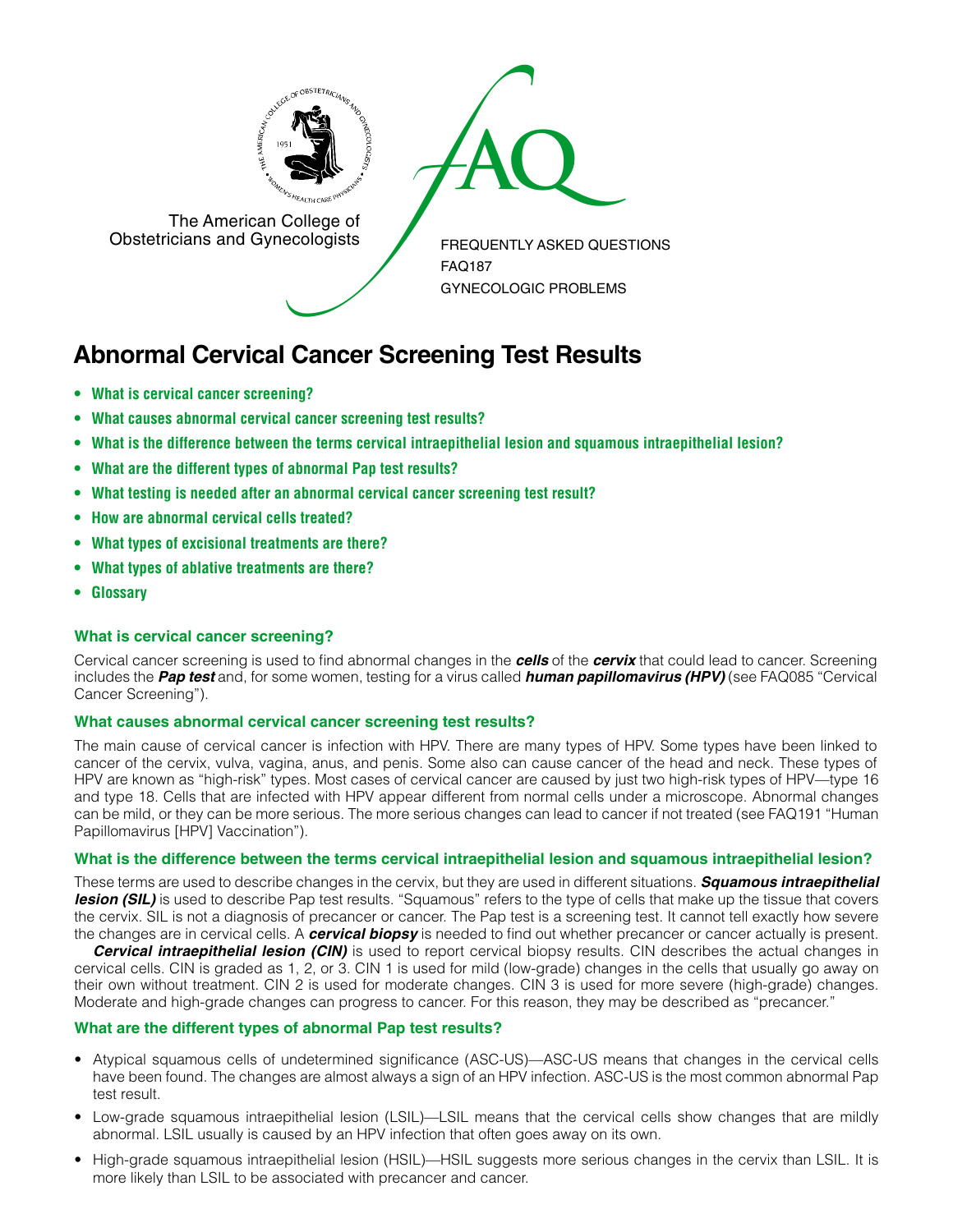- Atypical squamous cells, cannot exclude HSIL (ASC-H)—ASC-H means that changes in the cervical cells have been found that raise concern for the presence of HSIL.
- Atypical glandular cells (AGC)—Glandular cells are another type of cell that make up the thin layer of tissue that covers the inner canal of the cervix. Glandular cells also are present inside the uterus. An AGC result means that changes have been found in glandular cells that raise concern for the presence of precancer or cancer.

### **What testing is needed after an abnormal cervical cancer screening test result?**

If you have an abnormal cervical cancer screening test result, you may need further testing. The following tests may be done depending on your age and your initial Pap test result (see Table 1):

• Repeat Pap test or co-test—A repeat Pap test or a repeat co-test (Pap test and a test for high-risk types of HPV) is recommended as a follow-up to some abnormal test results. These repeat tests may be done in 1 year or in 3 years depending on your initial test result, your age, and the results of previous tests.

# **Table 1. Cervical Cancer Screening Test Results Follow-up**

This table shows the recommended follow-up for women who have had no prior abnormal cervical cancer screening test results. Follow-up is different when an abnormal cervical cancer screening test result occurs in a woman who has had a prior abnormal result.

|                            | Ages 21-24                                                                                                                                                                                                              | Ages 25-29                                                                                             | Ages 30 and Older                                                                                                                                                                                                                                      |                                                                                      |
|----------------------------|-------------------------------------------------------------------------------------------------------------------------------------------------------------------------------------------------------------------------|--------------------------------------------------------------------------------------------------------|--------------------------------------------------------------------------------------------------------------------------------------------------------------------------------------------------------------------------------------------------------|--------------------------------------------------------------------------------------|
|                            |                                                                                                                                                                                                                         |                                                                                                        | <b>HPV Negative</b>                                                                                                                                                                                                                                    | <b>HPV Positive</b>                                                                  |
| Normal Pap test<br>results | Routine screening:<br>Pap test every<br>3 years                                                                                                                                                                         | Routine screening:<br>Pap test every<br>3 years                                                        | Routine screening:<br>Preferred-Co-testing*<br>every 5 years<br>Acceptable-<br>Pap test alone every 3<br>years                                                                                                                                         | Acceptable-<br>Co-testing*<br>in 12 months<br>Acceptable-<br>HPV typing <sup>+</sup> |
| ASC-US                     | Preferred-<br>Repeat Pap test<br>in 12 months<br>Acceptable-<br>Reflex HPV test <sup>#</sup>                                                                                                                            | Preferred-<br><b>Reflex HPV</b><br>test <sup>‡</sup><br>Acceptable-<br>Repeat Pap test<br>in 12 months | Repeat co-testing*<br>in 3 years                                                                                                                                                                                                                       | Colposcopy                                                                           |
| <b>LSIL</b>                | Repeat Pap test<br>in 12 months                                                                                                                                                                                         | Colposcopy                                                                                             | Preferred-<br>Repeat Pap test<br>in 12 months<br>Acceptable-<br>Colposcopy                                                                                                                                                                             | Colposcopy                                                                           |
| ASC-H                      | Colposcopy                                                                                                                                                                                                              | Colposcopy                                                                                             | Colposcopy                                                                                                                                                                                                                                             | Colposcopy                                                                           |
| <b>HSIL</b>                | Colposcopy                                                                                                                                                                                                              | Immediate<br>excisional<br>treatment or<br>colposcopy                                                  | Immediate<br>excisional<br>treatment or<br>colposcopy                                                                                                                                                                                                  | Immediate<br>excisional<br>treatment or<br>colposcopy                                |
| <b>AGC</b>                 | AGC has several subcategories. The type of follow-up tests that are recommended depend<br>on the AGC subcategory. Tests performed for follow-up include colposcopy, endocervical<br>sampling, and endometrial sampling. |                                                                                                        |                                                                                                                                                                                                                                                        |                                                                                      |
|                            | $LSIL = low-grade squamous intraepithelial lesion.$<br>*Co-testing: Combined Pap test and HPV test<br><sup>†</sup> HPV typing: A test for the presence of HPV type 16 and HPV type 18                                   |                                                                                                        | Abbreviations: ASC-H = atypical squamous cells, cannot rule out HSIL; ASC-US = atypical squamous cells of undetermined<br>significance; AGC = atypical glandular cells; HPV = human papillomavirus; HSIL = high-grade squamous intraepithelial lesion; |                                                                                      |

‡ Reflex HPV test: A test for the presence of high-risk HPV types using the sample used for a Pap test